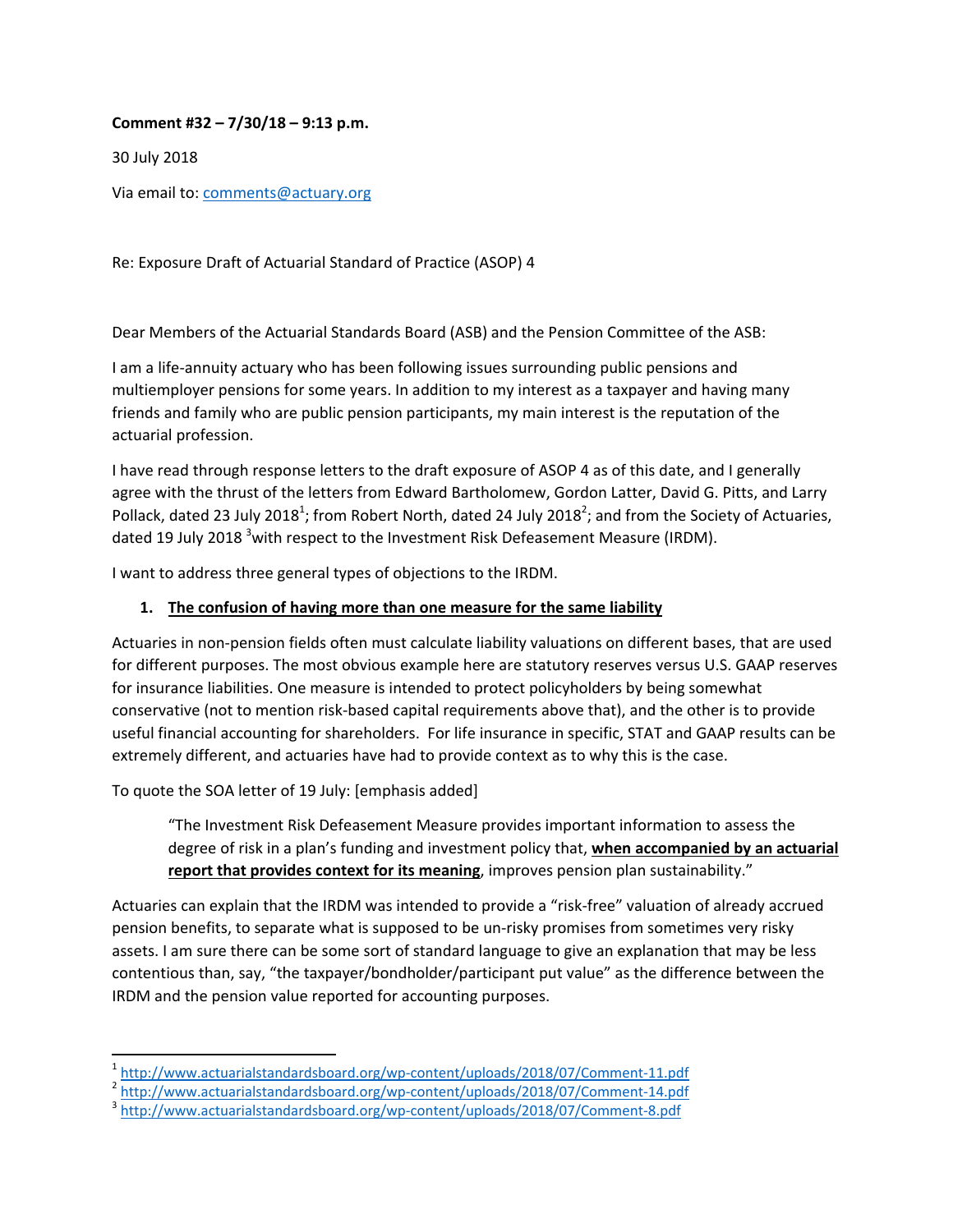## **2. How to deal with non‐guaranteed benefits**

This is in context of trying to calculate the IRDM, when there are risk‐sharing elements of the pension benefits or other non‐guaranteed elements. There are similar challenges in valuation of life‐annuity products, which often have non‐guaranteed elements with risk‐sharing characteristics.

I agree some sort of guidance would need to be given as to how these elements are handled in an IRDM calculation, similar to ASOPs covering nonguaranteed elements of life/annuity contracts (ASOP 52, Principle‐Based Reserves for Life Products under the NAIC Valuation Manual, seems the most relevant for a starting point on guidance.)

## **3. The issue of providing information/communication to non‐principal stakeholders**

Again, this situation is not unique to pension actuaries. Actuaries working for insurers as their principals often find other audiences for their work: policyholders, regulators, and credit rating agencies, for instance. Government actuaries may have their governmental employers as principals, but the public obviously has an interest in their work as well.

There are obviously very interested parties outside the plan sponsor or the pension fund trustees: plan participants, bondholders of the sponsor, and taxpayers who are asked to provide the backstop for these plans (whether public or private pensions).

This is where my interest of the reputation of the actuarial profession comes in.

We are expected to be the disinterested quantifiers of contingent liabilities. Our profession has had a reputation of high integrity such that our reports and calculations could be relied on. While this does not occur frequently, actuaries have refused to sign off on what they considered insufficient reserves, sometimes resigning their positions. The former chief actuary of Medicare, Richard Foster, considered resigning when his "principal" (a.k.a. the Executive branch of the U.S. government) tried to block him from communicating his analysis of proposed changes to Medicare to the Legislative branch. As Barbara Lautzenheiser, then-President of the American Academy of Actuaries wrote about Foster in April 2004:<sup>4</sup>

"We support the principle that sound, unbiased actuarial analysis should be available to decision‐makers, in both the public and private sectors. The open exchange of information is crucial to our democracy. The news reports have brought to the public's attention the value of actuarial analysis and the role of the actuary in determining national policy."

While actuarial organizations such as the Academy provide independent information for public policymakers, given the multiplicity of pension plans in the U.S., the actuaries working directly on them are in the best position to show the specific risks being taken in those specific plans. The "principal" may not be interested in that risk being exposed, no more than did some insurers wishing too low reserves or a presidential administration that wanted to low‐ball prospective policy costs.

In this, I agree with Robert North's letter of 24 July<sup>5</sup>:

"As noted, actuaries are often not the decision makers on the actuarial assumptions and methods employed to determine financial commitments to many Public and Multiemployer

<sup>&</sup>lt;sup>4</sup> https://www.actuary.org/files/publications/Actuarial\_Update\_April\_2004.pdf<br><sup>5</sup> http://www.actuarialstandardsboard.org/wp-content/uploads/2018/07/Comment-14.pdf